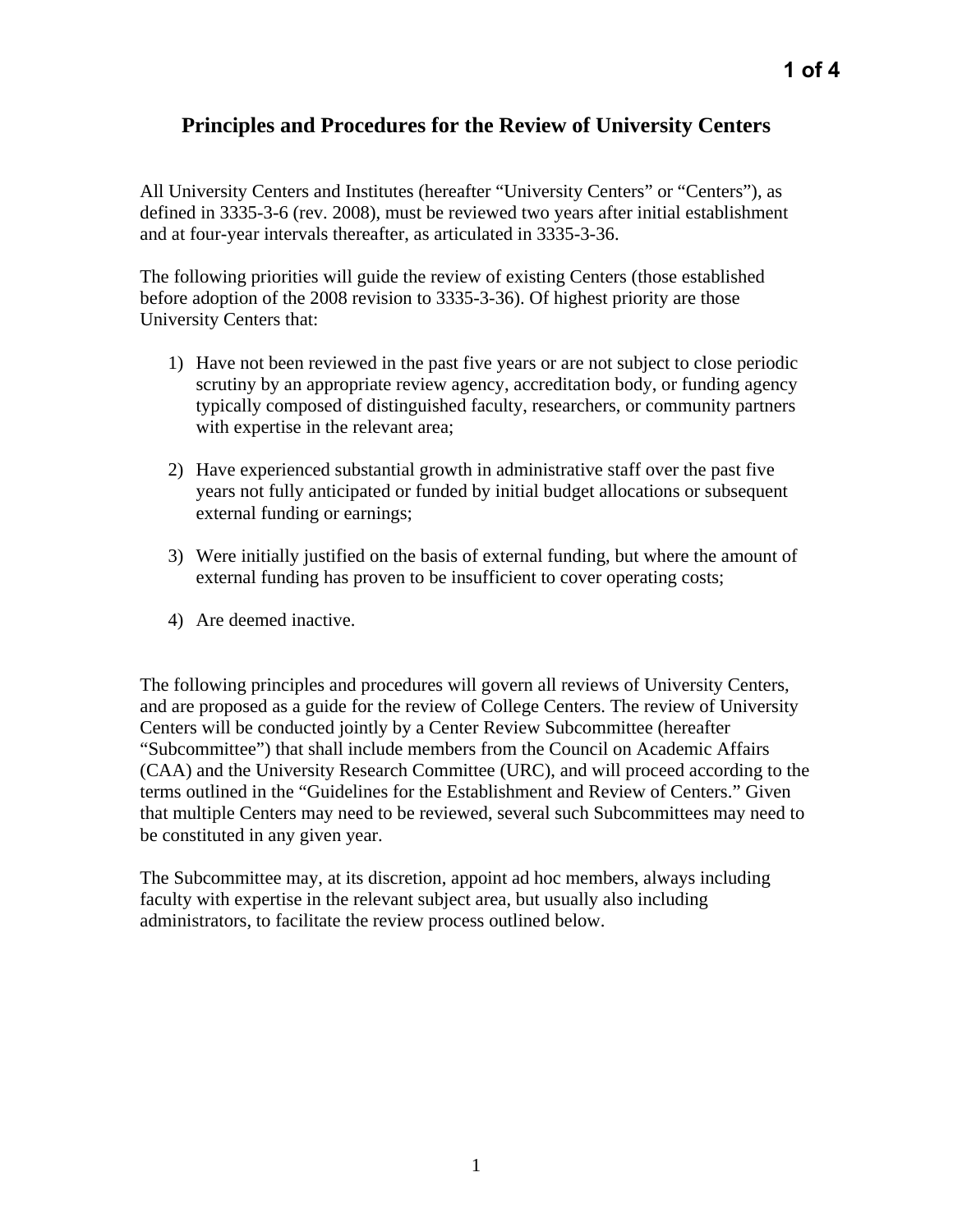Specifically, such review by the Subcommittee will include the following:

- 1) **Statement of rationale for the review**. The general rationale for undertaking the review should be clearly explained to all parties. These include:
	- a. The university policy requiring regular reviews of Centers;
	- b. The need to ensure cost-effective and successful stewardship of University resources;
	- c. The need for Centers to provide valued and productive services to the University.
- 2) **A comprehensive self-study**. The Center under review will complete a self-study wherein it shall provide the Subcommittee with specific information regarding its MISSION, FACULTY, ADMINISTRATIVE STRUCTURE, BUDGET, and EVALUATIVE CRITERIA. To this end, the self-study will include:
	- *a. The original MISSION statement and Center proposal.*  The self-study must include (as appendices) the original mission statement, the proposal establishing the Center, any annual reports, or other relevant founding documents or materials.

In this section, describe or list all Center activities, events, initiatives, etc., that have contributed to fulfilling the mission and objectives of the Center. If current activities of the Center differ from those originally envisaged or articulated in the mission statement, explain this evolution.

*b. A statement on FACULTY and student involvement and contribution.*  The self-study must include (as appendices) a list of past and current faculty and graduate student affiliates or associates.

In this section, describe or list all faculty publications, lectures, grants, or other activities related to their work with the Center, focusing on those that contribute most centrally to the mission of the Center. Describe or list all student publications, lectures, grants, or other activities related to their work with the Center.

## *c. A statement on ADMINISTRATIVE STRUCTURE AND RESPONSIBILITIES.*

The self-study must include (as an appendix) a document describing the administrative structure of the Center and a copy of the pattern of administration.

In this section, describe the responsibilities and activities of all administrative staff and the oversight committee, indicating their contributions to the mission of the Center and its objectives.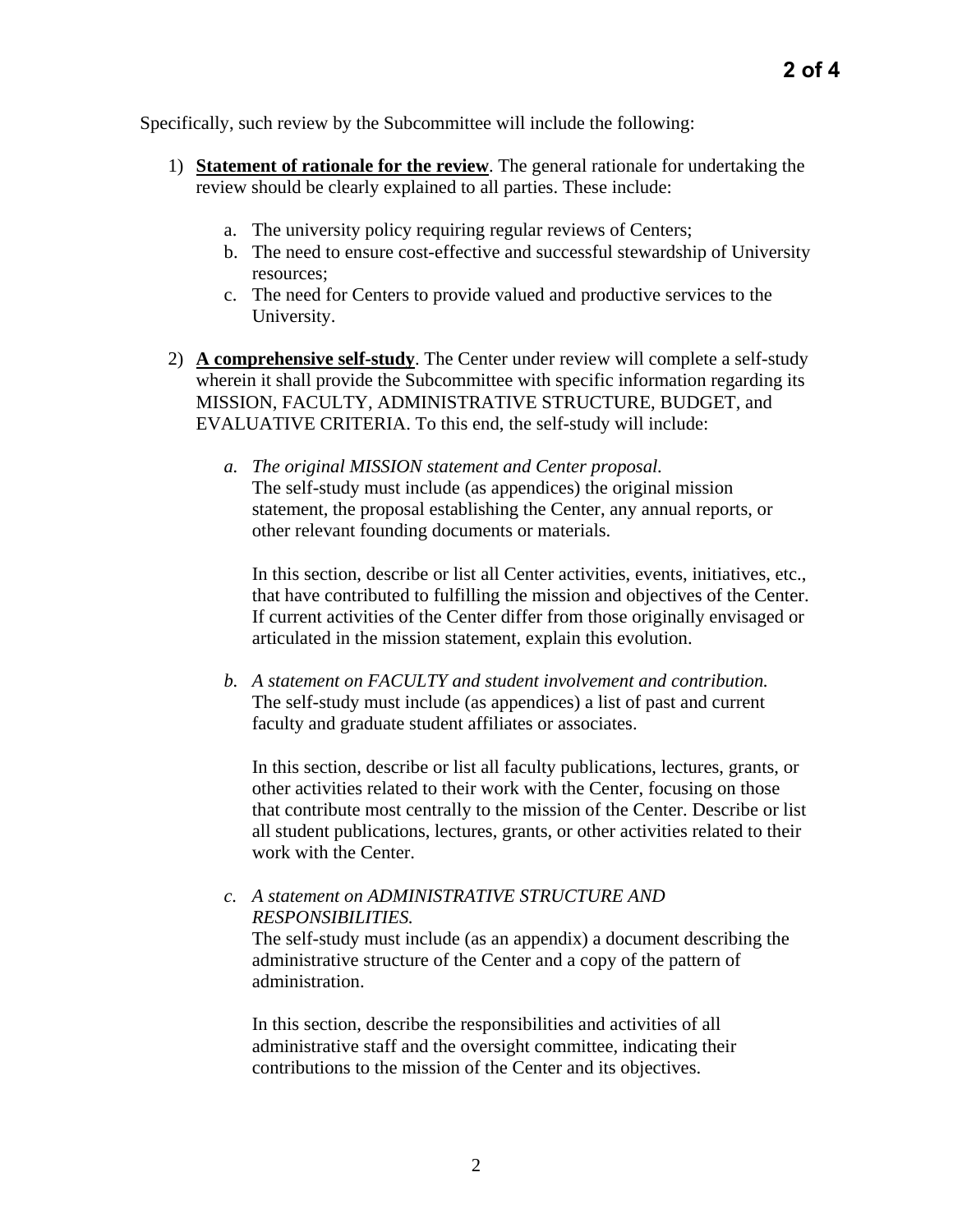d. *A BUDGET report*.

The self-study must include (as an appendix) a budget report or summary (for all years previous to this review and since the last review) and a projected budget for the next four years.

In this section, describe the budgetary context for the Center, outlining specific information regarding those expenses charged to the University's general funds. Externally generated funds produced by the Center should be itemized and linked to the functions and services articulated in the mission statement.

*e. A statement of EVALUATIVE CRITERIA.* 

The self-study must include (as an appendix) a document listing the evaluative criteria articulated in the original, or, if relevant, current Center proposal.

In this section, identify and describe the degree to which the Center has met (or failed to meet) its stated evaluative criteria. Identify and justify any new evaluative measures created and describe the degree to which the Center has met these criteria. Provide specific narrative information or data as appropriate. Attach as appendices any documents (e.g., letters of commendation, awards, news releases) that demonstrate how the Center has met its criteria.

- 3) **Review of the self-study by the Subcommittee**. Upon receipt, the Subcommittee will discuss and assess the self-study.
- 4) **Discussion and consultation by the Subcommittee with the Center administration.** The Subcommittee will meet with the director, oversight committee, and other administrative staff (as deemed appropriate) to discuss the self-study.
- 5) **Discussion and consultation by the Subcommittee with stakeholders**. The Subcommittee will meet with stakeholders, including (but are not limited to) the directors of relevant units or programs and chairs and deans of relevant units or units heavily involved in the programs or services offered by the Center. These parties will be fully informed of the review and consulted during the review process.
- 6) **Completion of a final report**. The Subcommittee will prepare a final evaluative report that will include all items described in 1-5 above. Recommendations regarding the status of the Center (i.e., continuation, conditional continuation or termination) will be based on the review outlined above and must focus on the degree to which the Center: